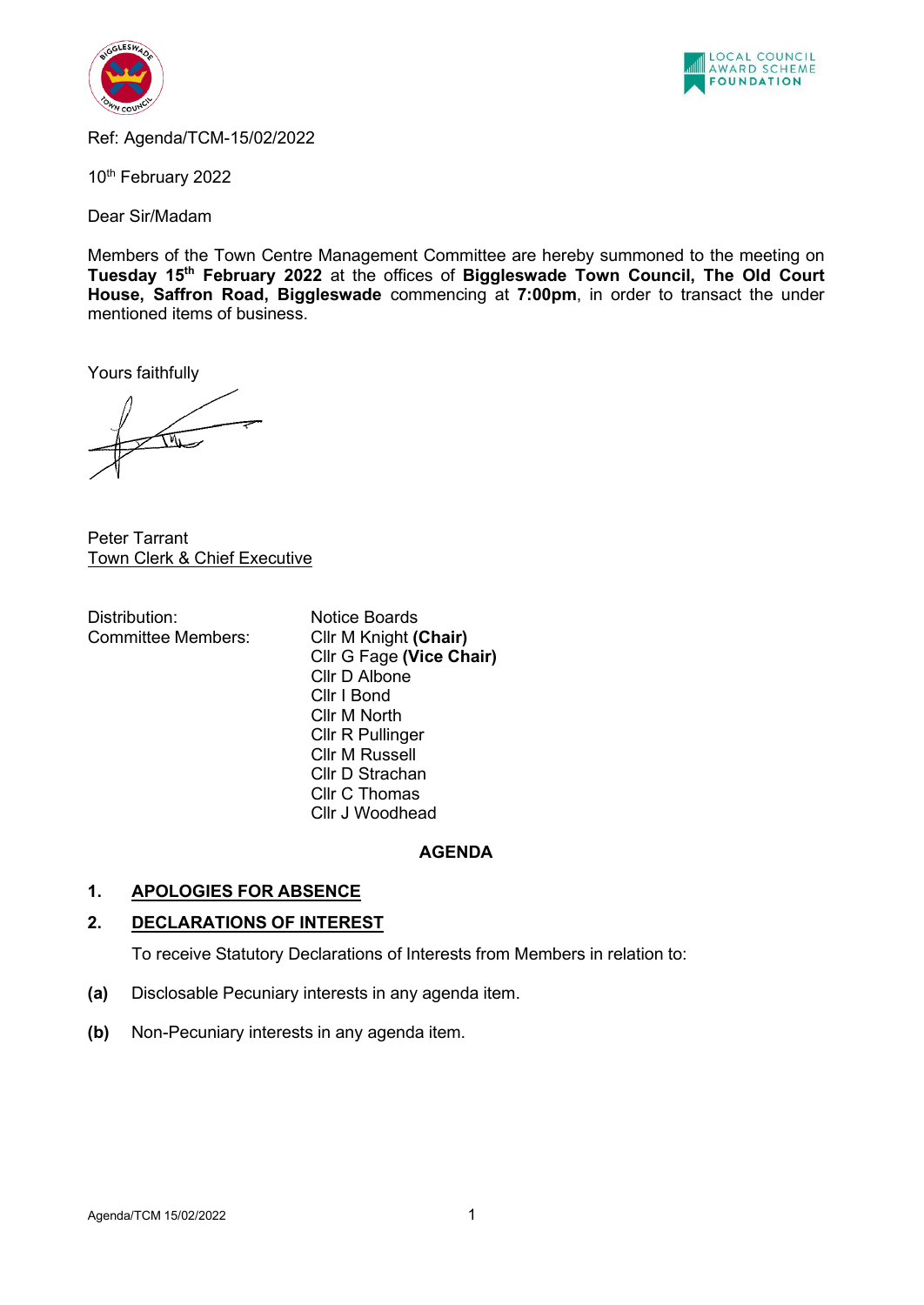## **3. CHAIRMAN'S ANNOUNCEMENTS**

## **4. PUBLIC OPEN SESSION**

To adjourn for a period of up to 15 minutes to allow Members of the public to put questions or to address the Council, through the Chairman, pertaining to matters listed on the Agenda.

Please register in advance for this webinar:

### **[https://us06web.zoom.us/webinar/register/WN\\_VpJ-9UqQQB2qK8sbbPGEOg](https://us06web.zoom.us/webinar/register/WN_VpJ-9UqQQB2qK8sbbPGEOg)**

Each Speaker will give their name to the Chairman, prior to speaking, which will be recorded in the minutes, unless that person requests otherwise. Each Speaker will be allowed (one) three-minute slot.

### **5. INVITED SPEAKER**

None.

### **6. MEMBERS QUESTIONS**

## **7. MINUTES OF MEETINGS**

a. For Members to receive the minutes of the Town Centre Management meeting held on **Tuesday 16th November 2021** at the offices of Biggleswade Town Council, The Old Court House, Saffron Road, Biggleswade.

### **8. MATTERS ARISING**

a. Minutes of the Town Centre Management meeting held on **Tuesday 16th November 2021**.

#### **9. ITEMS FOR CONSIDERATION**

#### a. **Her Majesty The Queen's Platinum Jubilee**

For Members to receive a written report from The Head of Governance & Strategic Partnerships outlining draft plans for celebrating Her Majesty The Queen's Platinum Jubilee.

#### b. **Car Park Permit charges for 2022/2023**

For Members to receive a written report from the Head of Finance & Planning on car park permit charges.

#### c. **Community Toilet Scheme**

For Members to receive an oral update from the Head of Governance & Strategic Partnerships on the Community Toilet Scheme ahead of the arrival of the new Place Shaping Manager.

#### **10. ITEMS FOR INFORMATION**

#### a. **TCM Budget 2022/2023**

For Members to receive an oral update from the Town Clerk and Chief Executive.

## b. **Staffing**

For Members to receive an oral update from the Head of Governance & Strategic Partnerships on the arrival of the Place Shaping Manager.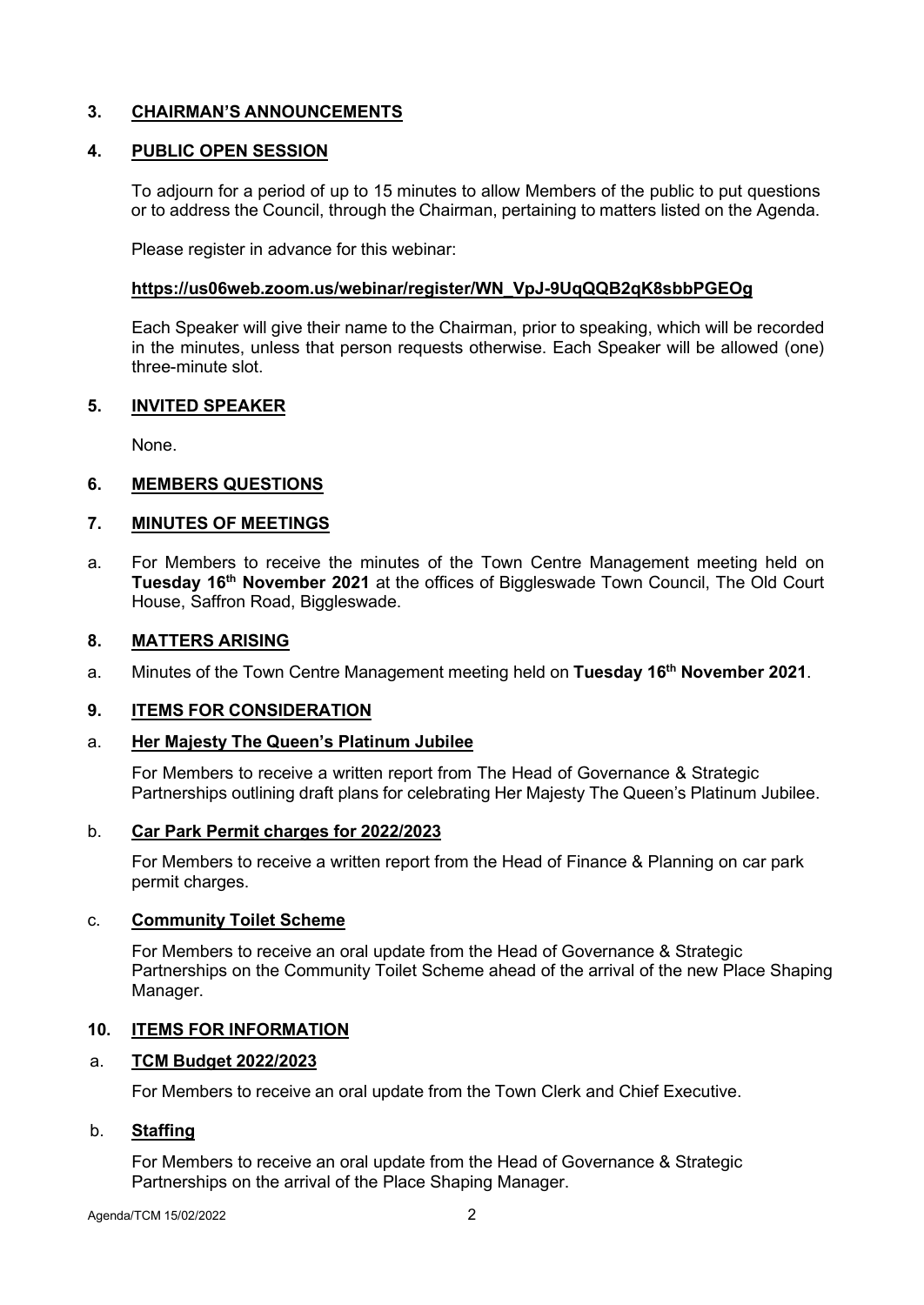## c. **Flag Policy and Procurement**

For Members to receive an oral update from the Head of Governance & Strategic Partnerships on the refreshed flag flying policy and procurement options.

### d. **War Memorial**

For Members to receive an oral update from the Public Realm Manager on war memorial renovation.

## e. **Christmas 2022 Preparations**

For Members to receive an oral update from the Head of Governance & Strategic Partnerships on the timeline and procurement process for the Christmas 2022 offer.

### f. **Pigeons**

For Members to receive an oral update from the Head of Governance & Strategic Partnerships on measures being taken to address the pigeon infestation.

### **11. PUBLIC OPEN SESSION**

To adjourn for a period of up to 15 minutes to allow Members of the public to put questions or to address the Council, through the Chairman, in respect of any other business of the Town Council.

Please register in advance for this webinar:

### **[https://us06web.zoom.us/webinar/register/WN\\_VpJ-9UqQQB2qK8sbbPGEOg](https://us06web.zoom.us/webinar/register/WN_VpJ-9UqQQB2qK8sbbPGEOg)**

Each Speaker will give their name to the Chairman prior to speaking, which will be recorded in the minutes, unless that person requests otherwise. Each Speaker will be allowed (one) three-minute slot.

## **12. EXEMPT ITEMS**

The following resolution will be **moved** that is advisable in the public interest that the public and press are excluded whilst the following exempt item issue is discussed.

## **(13a CCTV)**

Pursuant to section 1(2) of the public bodies (Admission to Meetings) Act 1960 Council **resolve** to exclude the public and press by reason of the confidential nature of the business about to be transacted.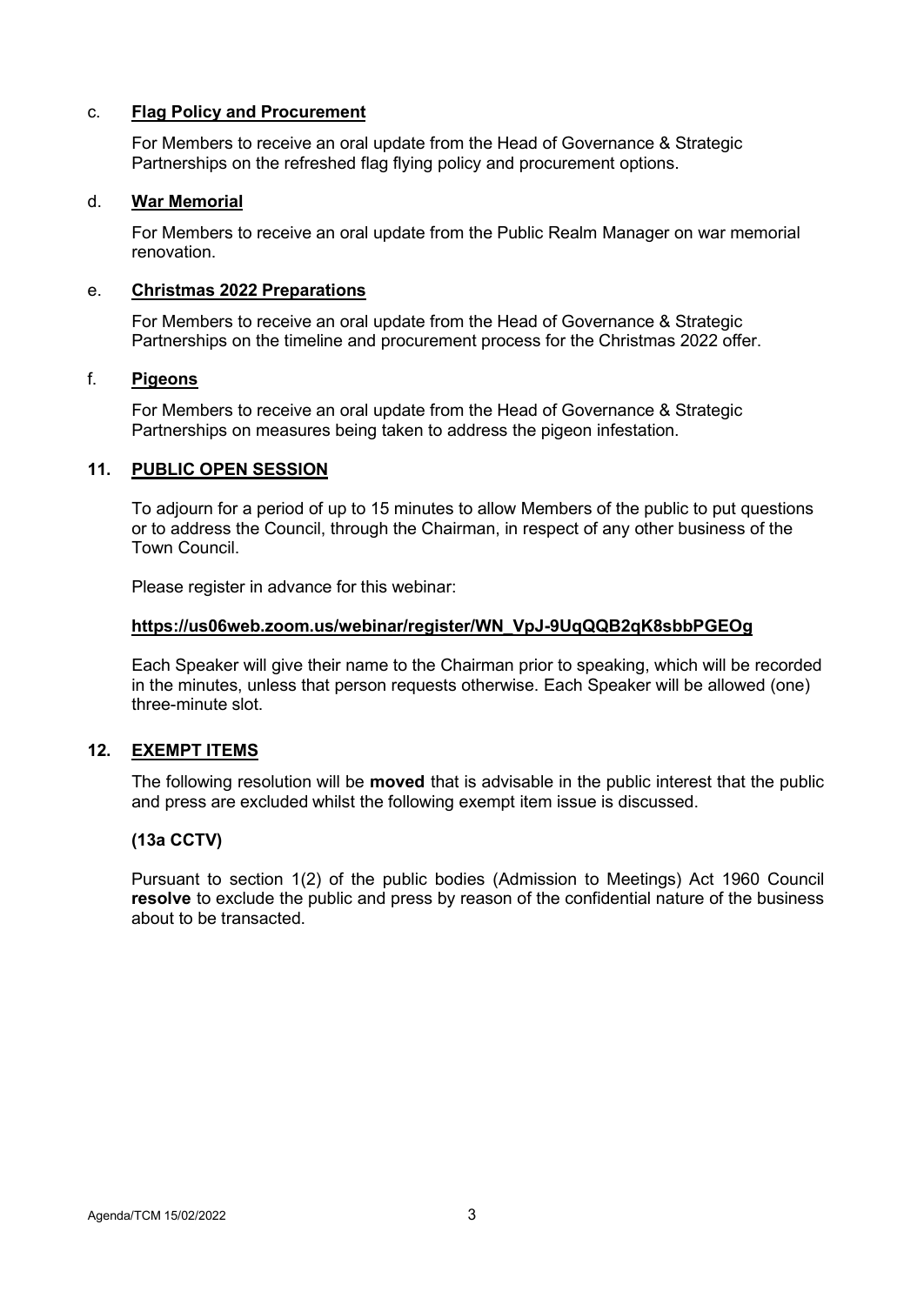

#### **MINUTES OF THE TOWN CENTRE MANAGEMENT COMMITTEE MEETING HELD ON TUESDAY 16th NOVEMBER 2021 AT 7.00PM AT BIGGLESWADE TOWN COUNCIL OFFICE, 4 SAFFRON ROAD, BIGGLESWADE, SG18 8DL**



## **PRESENT:**

Cllr M Knight – Chairman Cllr G Fage – Vice Chairman Cllr D Albone Cllr I Bond Cllr M North Cllr R Pullinger Cllr M Russell Cllr D Strachan Cllr C Thomas Cllr J Woodhead

Mr Peter Tarrant, Town Clerk & Chief Executive, Biggleswade Town Council Mr Karim Hosseini, Head of Governance & Strategic Partnerships, Biggleswade Town Council Mr Philip Truppin, Head of Place Shaping & Town Centre Management Ms Wilhelmina Solomon, Head of Finance & Planning, Biggleswade Town Council Mr Joshua Nyamfukudza, Finance Manager, Biggleswade Town Council Mr Jonathan Woolley, Public Realm Manager, Biggleswade Town Council Miss Helen Calvert, Administration & HR Manager Ms Karen Saunders, Administrator, Biggleswade Town Council

Member of the public: None.

## **Meeting Formalities:**

Following a reminder to meeting attendees, both panel and public, that this is a formal meeting, the Chairman advised that members of the public will be given an opportunity to speak during public open session but not at other times. The meeting is being filmed and by being present attendees are deemed to have agreed be filmed and to the use of those images and sound recordings. The Chairman advised that attendees should not disclose any personal information of individuals as this would infringe the Data Protection Rights of the individual. The Chairman asked everyone to mute their microphones when not speaking.

## **1. APOLOGIES FOR ABSENCE**

None.

## **2. DECLARATIONS OF INTEREST**

To receive Statutory Declarations of Interests from Members in relation to:

## a. **Disclosable Pecuniary interests in any agenda item:**

None.

## b. **Non-Pecuniary interests in any agenda item:**

Item 9b – Cllr Strachan.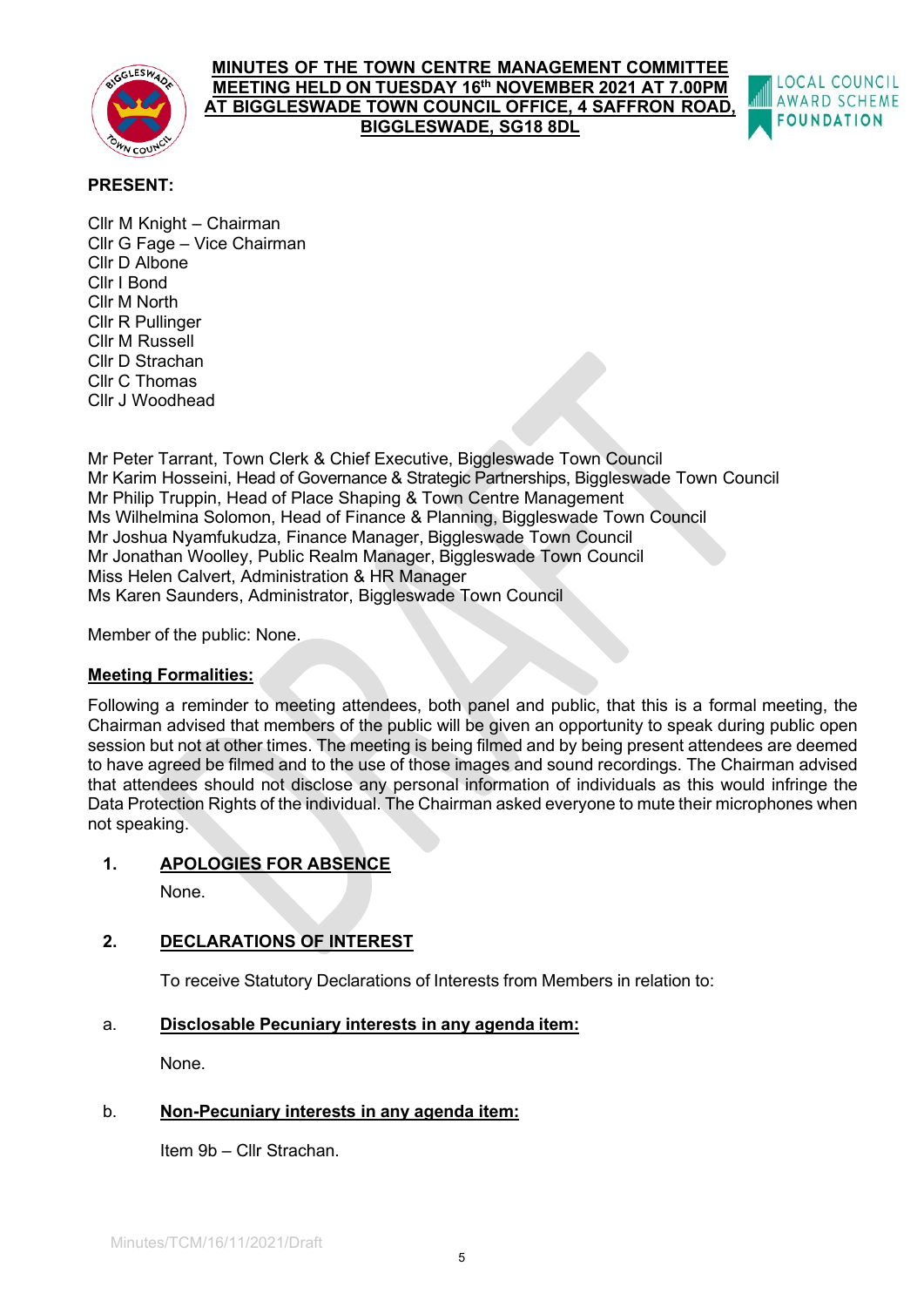## **3. CHAIRMAN'S ANNOUNCEMENTS**

The Chairman extended his thanks to the Biggleswade Town Council staff, volunteers and everyone who made the Remembrance Sunday Parade a success.

#### **4. PUBLIC OPEN SESSION**

The Chairman advised members of the public wishing to speak to either raise their hand (for in-person attendees) or to use the electronic"raise hand" function on screen (for Zoom attendees).

None.

### **5. MEMBERS' QUESTIONS**

Cllr Pullinger raised two questions. Firstly, had the issue regarding the pigeons been raised with Central Bedfordshire Council and that the bench next to the notice board had been covered in pigeon droppings.

The Public Realm Manager advised the bench needs to be moved but this can only be dealt with once the Market layout has been approved. The Public Realm Team are doing their best to keep the bench cleaned and should improve once the pigeons are eradicated.

Secondly, regarding the developer's refusal to host the second Christmas tree at the Orchard Community Centre square and what alternative sites are available. The Public Realm Manager advised that the issue was to do with insurance and an alternative site was being sought to put up at the Saxon Gate Leisure Centre.

#### **6. INVITED SPEAKER**

None.

## **7. MINUTES OF MEETINGS**

a. Members received and **APPROVED** the Minutes of the Town Centre Management meeting of **Tuesday 17th August 2021**.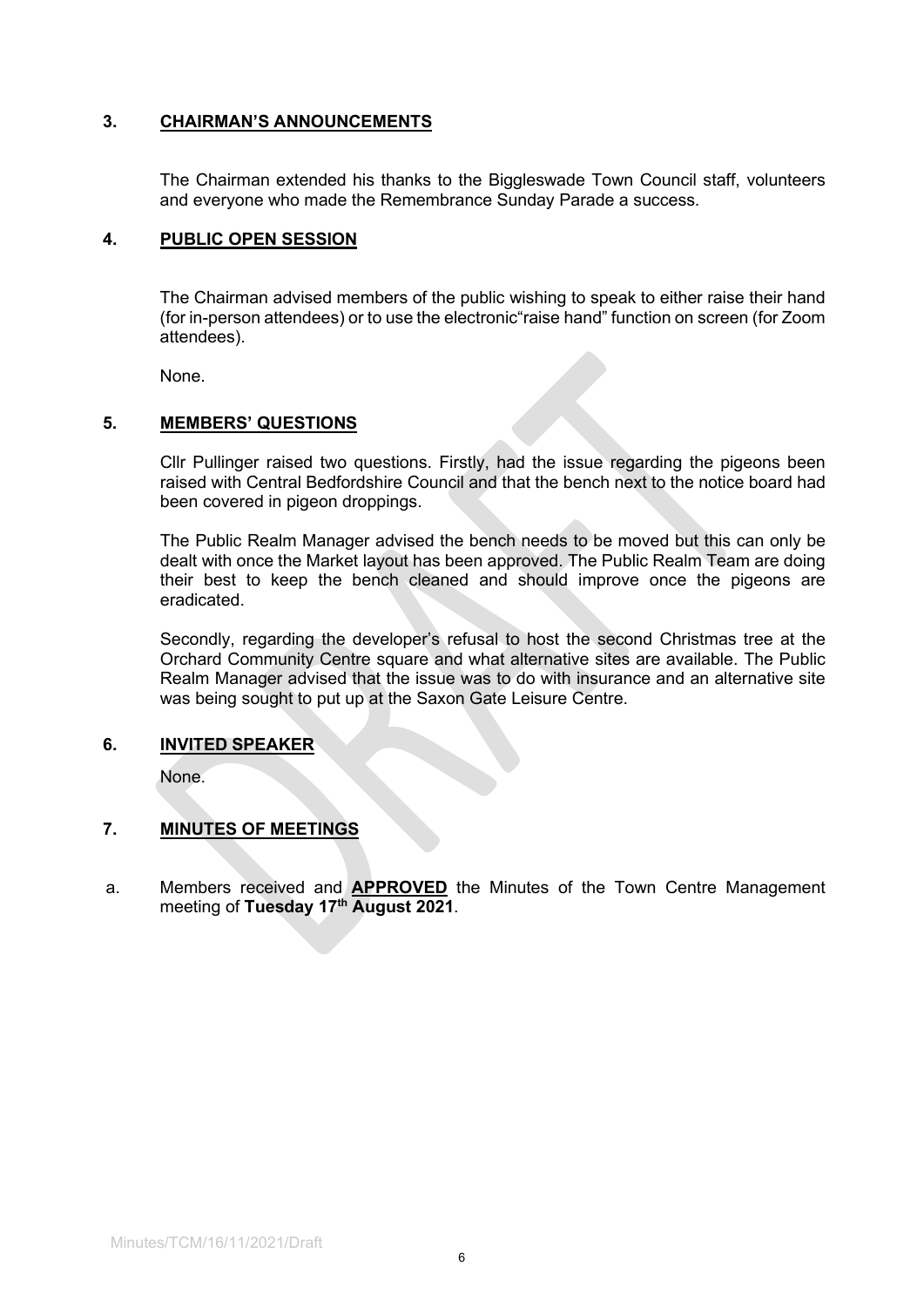## **8. MATTERS ARISING**

a. From the Minutes of the Town Centre Management meeting of **Tuesday 17th August 2021**:

**Union Flag:** The Head of Governance & Strategic Partnerships advised this matter is being reviewed regarding the height of the flag and the flag flying policy is being updated. Options are being considered to purchase more flags.

**Community Toilets:** Community toilets to be considered at the next meeting.

**War Memorial Remedial Works: Members** requested the Public Realm Manager provide an update on this. The Public Realm Manager advised that a meeting is scheduled with Central Bedfordshire on 24<sup>th</sup> November 2021. It has been agreed in principle to submit a bid to Central Bedfordshire Council to get the work done on the relettering, painting of the railings and posts at the site.

### **9. ITEMS FOR CONSIDERATION**

#### a**. 2021 Remembrance Sunday**

The Chair congratulated the members of staff and the British Legion and volunteers that were involved in the organisation of the 2021 Remembrance Parade. This was well received by members of public. There was a good police presence at the event.

#### b. **Biggleswade Business Support**

For Members to consider measures which the Town Council may take to support businesses and increase footfall in Biggleswade. Cllr G Fage asked if there was a budget to support advertising, videos to showcase our market, businesses and events.

It was **RESOLVED** that £100 per month up to a total of £900 would be made available to the end of the financial year. Cllr Strachan suggested that businesses and the Chamber of Trade might wish to contribute.

#### c. **Place Shaping Manager - Job Description and Person Specification**

Members considered the draft Job Description and Person Specification for the Place Shaping Manager role. It was noted that the Person Specification requires a First Degree, however it was suggested this be made to 'desired' to entice more people.

It was **RESOLVED** that the amended job description would be revised and shared with the Chairman of the Personnel Committee and the Chairman of the TCM for approval.

#### **10. ITEMS FOR INFORMATION**

#### a**. Christmas Offer**

An update was also given regarding the Christmas Lights Switch on and offer on Friday 26th November 2021.

Members were advised regards the Safety Advisory Group will now be involved in events planning for the Market Square.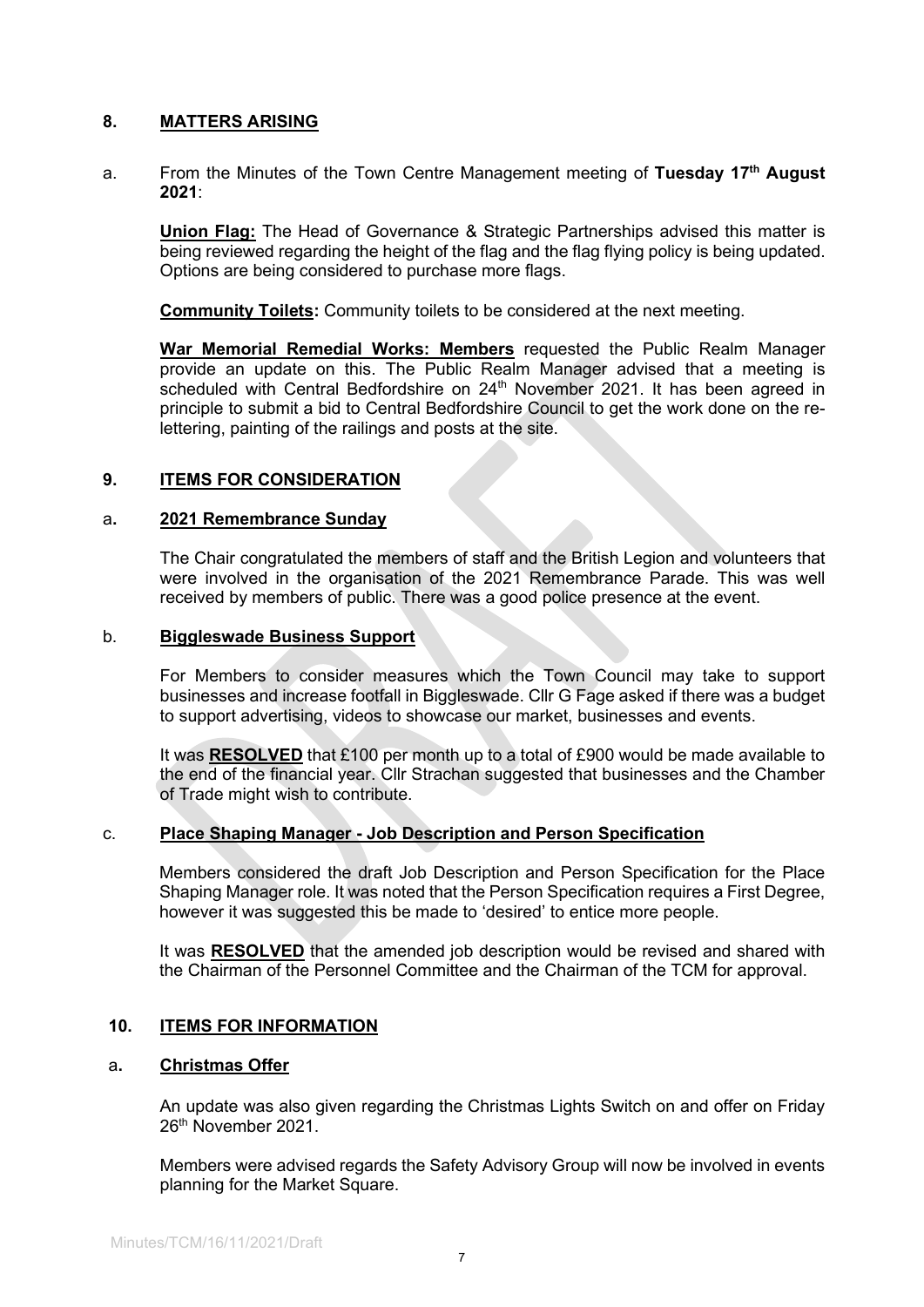The temporary closure of the road from the High Street roundabout up Station Road and ends at the exit of Back Street from 4pm until 8pm, was considered appropriate to keep pedestrians safe. A programme for the event will be circulated in due course.

#### b**. Town Centre Finances**

The Head of Finance & Planning updated Members on the progress of Welcome Back Funding purchases.

The TCM remaining budget for 2021/22 is £11K.

It was **RESOLVED** that £900 will be made available for advertising/videos to improve footfall into the Town Square.

#### c. **CCTV**

The Head of Governance & Strategic Partnerships updated Members on CCTV.I It was noted that it is important to get the correct technology and placement of the cameras to provide the best level of security Members' local knowledge would be considered in selecting optimal camera locations.

## **11. PUBLIC OPEN SESSION**

To adjourn for a period of up to 15 minutes to allow members of the public to put questions or to address the Council, through the Chairman, in respect of any other business of the Town Council

None.

#### **12. EXEMPT ITEMS**

Pursuant to section 1(2) of the public bodies (Admission to Meetings) Act 1960 Council resolve to exclude the public and press by reason of the confidential nature of the business about to be transacted.

None.

Meeting closed at 8:15pm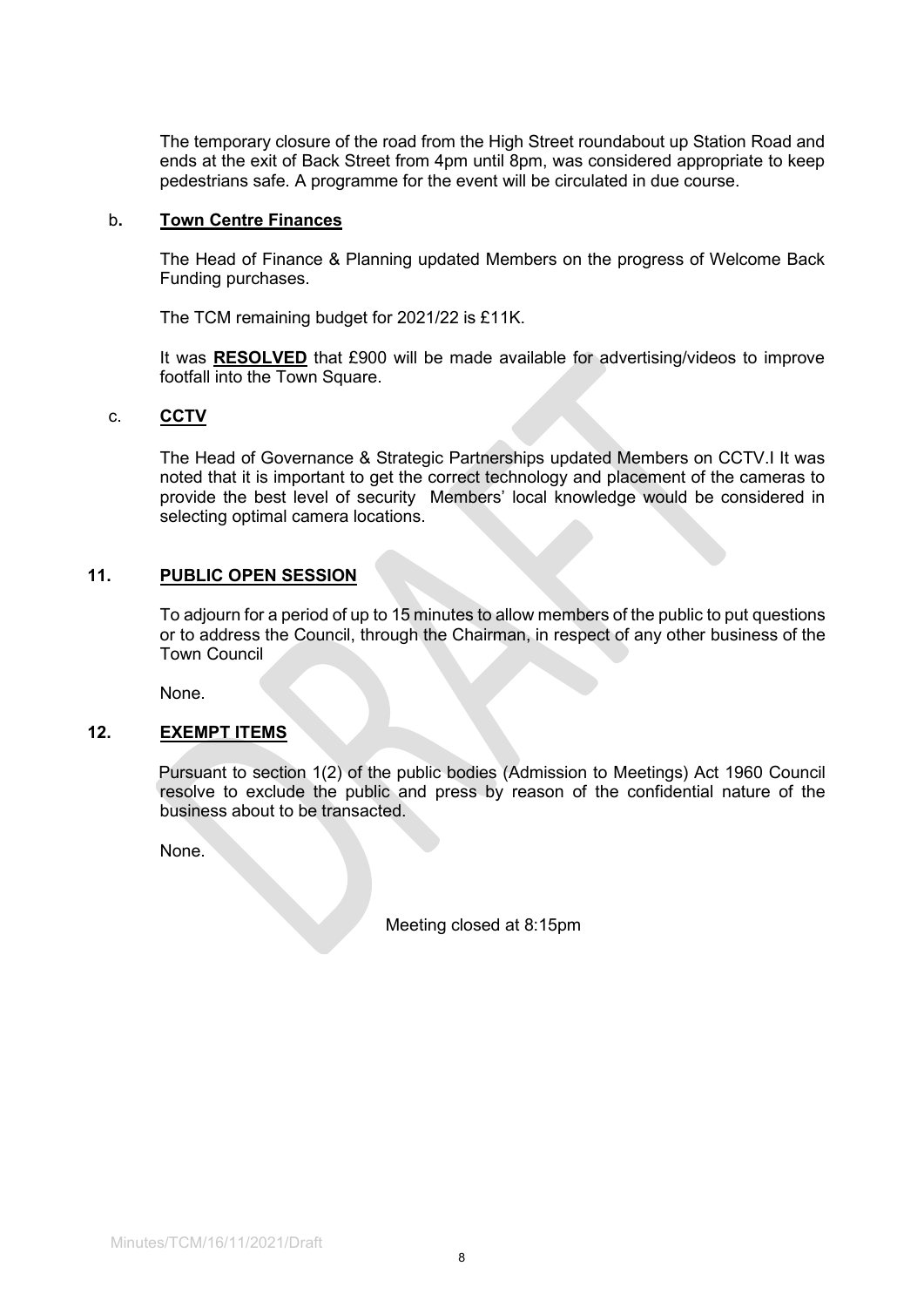### **BIGGLESWADE TOWN COUNCIL Town Centre Management Committee 15th February 2022 Her Majesty The Queen's Platinum Jubilee Celebrations**

**Implications of Recommendations Corporate Strategy:** This flagship weekend fits into the wider annual planned events schedule. **Finance:** The event will be subject to sufficient budget allocation. **Equality:** The Town Council is fully inclusive and all activities will serve all communities. **Environment:** The Town Council has a sustainability policy. **Community Safety:** The CBC Safety Awareness Group risk assessments will be fully resourced.

## **Background**

This report has been created to inform Members on the current planning activity which Officers have been working on in collaboration with Central Bedfordshire Council (CBC) and Bedford Borough Council. Planned events will be delivered in keeping with similar large-scale events such as Remembrance 2021 and the Christmas Offer 2021. The Town Council has additional road closure barriers for crowd and road control, and greater capacity for promotion of events year-round via its new vertical banner fixing points on the five entry routes into town. Officers have planned an annual calendar of events based on community and voluntary group-led delivery.

## **Introduction**

Officers have researched Platinum Jubilee (PJ) national guidance to ensure that planning is delivered to the highest standards. Several local community groups have been engaged with and positive feedback and plans are now in the pipeline. Officers estimate that the community and voluntary groups led activities will take place mainly on the Friday and Saturday during the weekend celebration. Community events may though take place on each day subject to sufficient planning. Although the focus of the PJ will take place during the long bank holiday weekend, Officers are working with community groups to enable a public celebration lasting the entire month of June.

Promotional material will include 5 vertical banners that will be placed on the 5 main entry lampposts into the Town. The Town Council will provide bunting in the High Street, however bunting for the Town Square may be provided by local businesses. Officers are exploring using festoon lighting – natural white for multiple use – and are receiving quotes from two national, NALC approved suppliers.

## **Fire Beacon**

Significant research has been done on procuring a suitable beacon to start and end the PJ festivities. This has concluded that a 10 metre high wooden fire brazier structure (or quote) is not available via the official PJ guide. This option has therefore been discounted for reasons of procurement and affordability. The only remaining option is the 2 metre metal gas beacon (please see annex A for details). The cost of this to purchase (and use again in future) is £495 plus VAT and includes two gas bottles for the opening night. There will be the need to procure additional gas bottles for the Sunday closure. Officers suggest that the Market Square (Xmas tree location) should be where the beacon is placed. In future it may be possible to place the beacon on top of a building as per the guidance recommendation.

## **Market Square**

Officers are putting together a series of events from the Thursday 3<sup>RD</sup> June 2022. The Beacon will be lit at 9:45pm – 11:00pm with Councillor speeches, to end on the Sunday. Preliminary events are being worked on and include a children's disco, face painting and arts trail and other art exhibitions. Gazebos will be erected for indoor board games (chess, jenga etc), a hog roast potentially on Thursday or Sunday, and Street Food Heroes attending on Friday. The Town Council projector and PA system (from the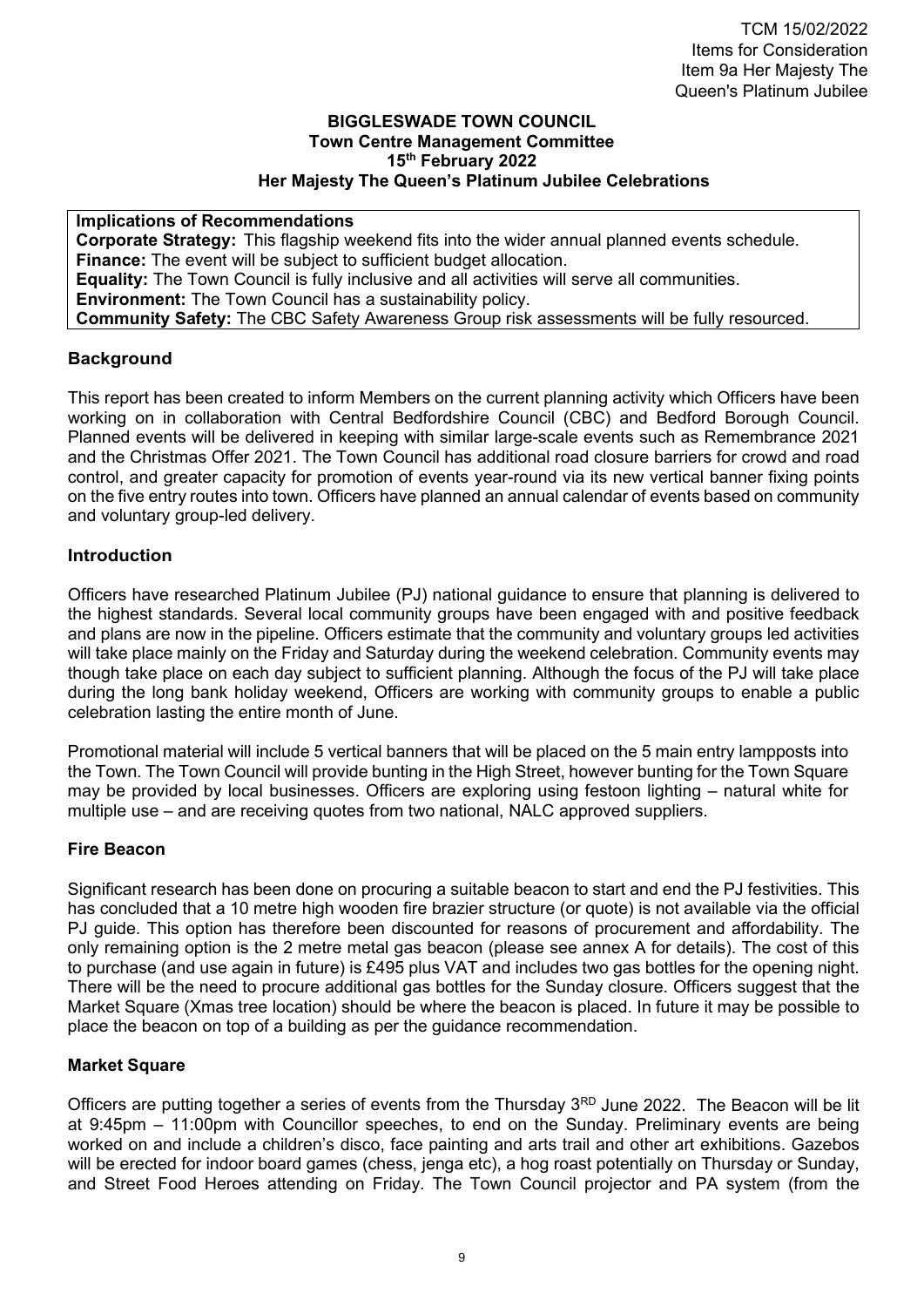Chamber) could be used over the four days subject to a Chamber solution being provided before June. Officers are planning for footage on a loop of the Monarch through the ages and supporting background music. A PJ themed brunch and PJ themed afternoon tea will be provided by the Cafés charged locally. The beacon will be re-lit to mark the end of the celebrations on Sunday. Officers are exploring the possibility of a Church supported event during the celebrations.

## **Street Parties**

Officers have engaged with Bedford Borough which is arranging 12-15 street parties in Bedford along with street closure licenses at a cost of £21.00. Officers suggest that for the town up to four suitable streets could be encouraged to apply for street closure licenses along with risk assessments. The Town Council would provide support to the streets in the form of administration, licensing cost, sustainable bunting, and a Public Realm team occasional presence. The street parties would further foster a community celebration and help build a national sense of pride in the PJ following the 2-year pandemic by promoting wellbeing.

## **Budget**

Officers are inviting all Community Voluntary Groups to apply for Ward Councillor and national PJ grants to support their own events during Jubilee. Officers estimate that circa £2,000 is required in order to purchase and operate the gas beacon and ensure sufficient bunting is in place.

Karim Hosseini Karen Saunders Head of Governance & Strategic Partnerships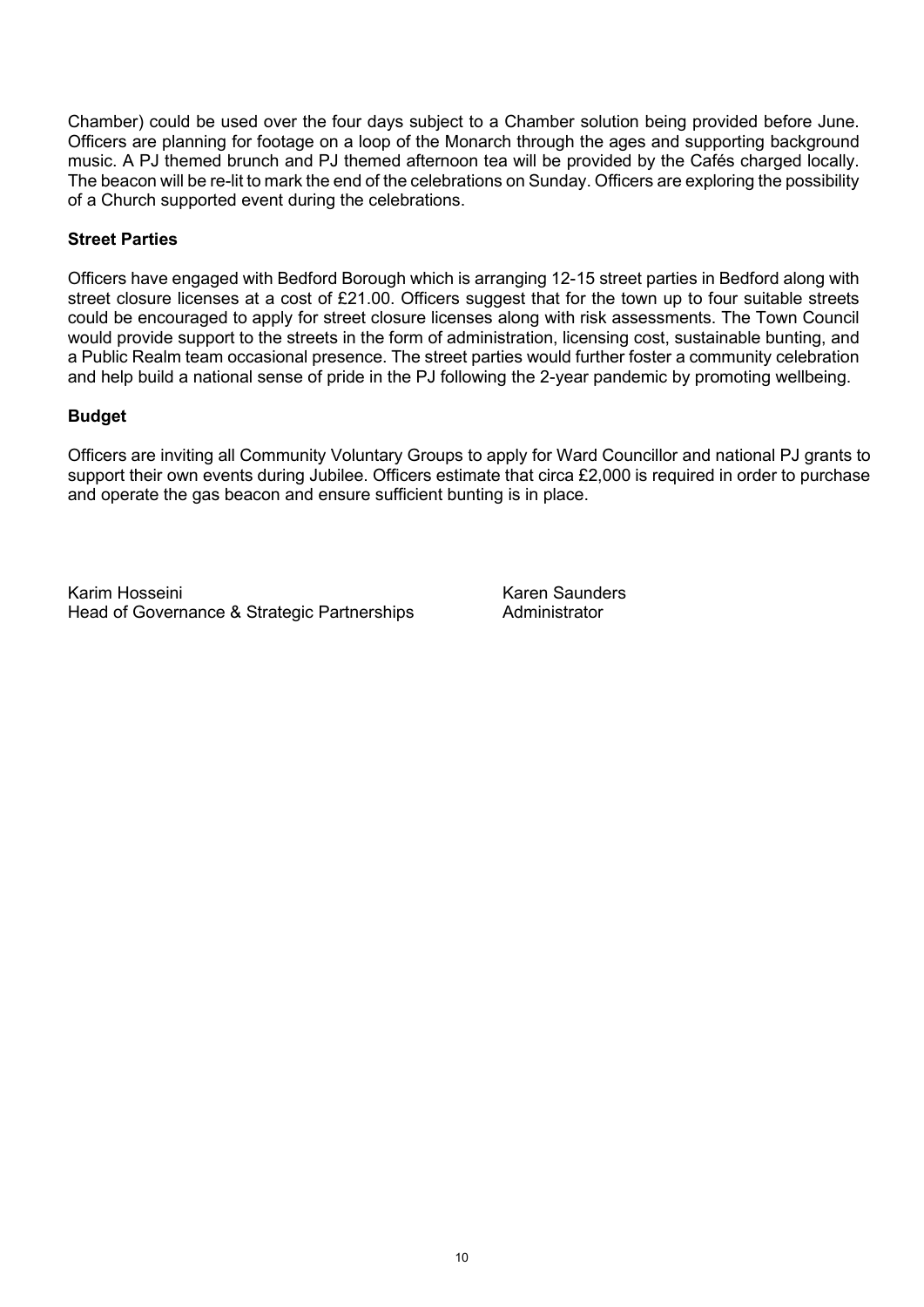## **Annex A**

**Platinum Jubilee Guidance**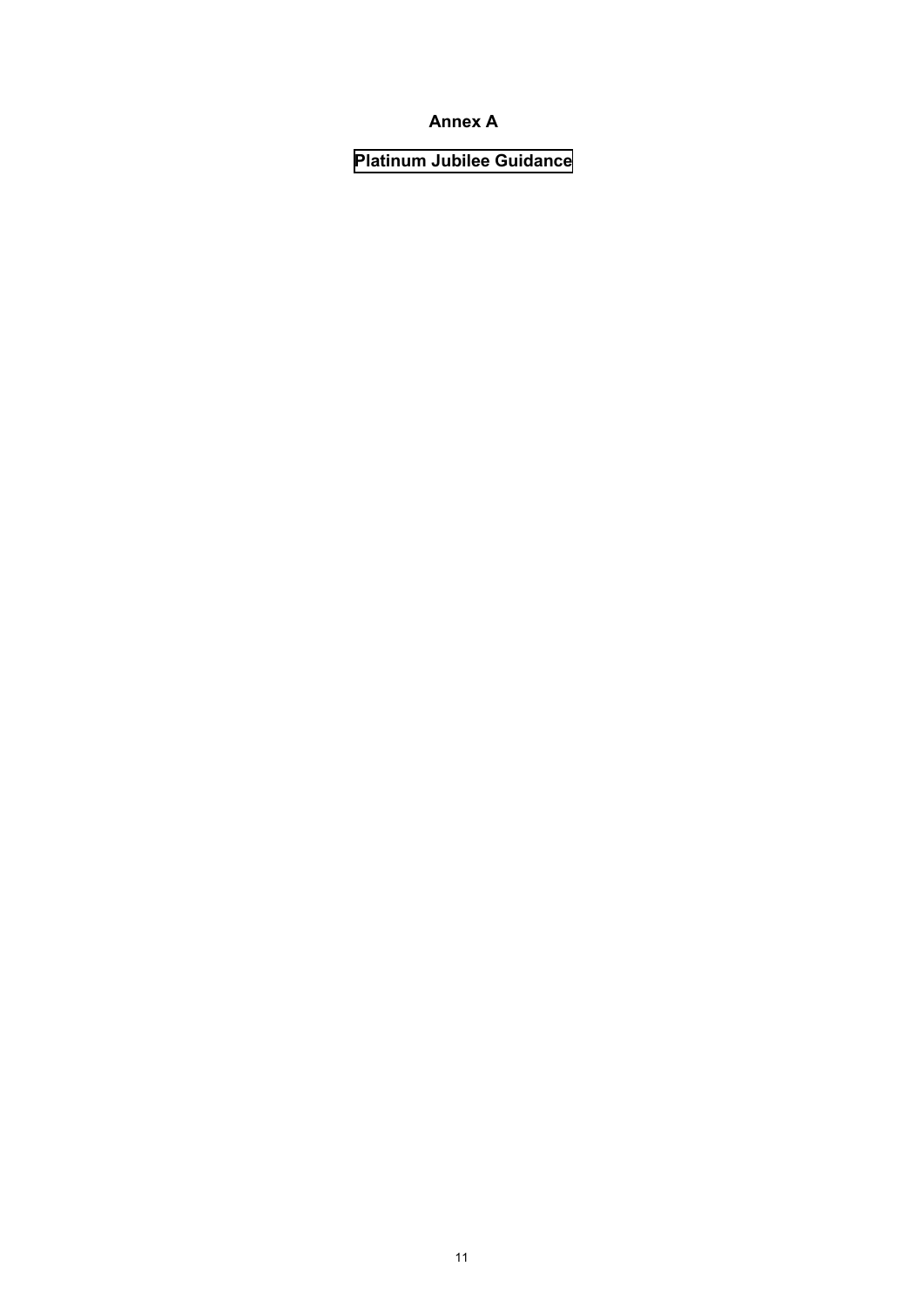#### **BIGGLESWADE TOWN COUNCIL**

#### **Town Centre Management Committee Meeting 15 th February 2022 Car Park Permit charges for 2022/23**

**Implications of Recommendations Corporate Strategy:** None. **Finance:** Marginal effect on budgets. **Equality:** None. **Environment:** None. **Community Safety:** None.

## **Background**

It was resolved at the Finance and General Purposes meeting held on 18<sup>th</sup> February 2022 to review and increase the parking permits for 2022/2023 which were last increased on 1<sup>st</sup> August 2018.

### **Introduction**

Officers met with the Chair and Deputy of the Town Centre Management Committee, who recommended the below changes for residents and businesses.

The attached schedules give a detail breakdown of the proposed charges for the year 2022/23. The tables below show comparisons on a monthly cost basis.

The higher percentage increases for monthly, quarterly and half yearly permits are to reflect the administrative cost of issuing permits more frequently.

#### **Residents' parking permits**

| <b>Duration</b> | 21/22          | 22/23          | % increase |
|-----------------|----------------|----------------|------------|
|                 | <b>Monthly</b> | <b>Monthly</b> |            |
|                 | Cost           | Cost           |            |
| Monthly         |                | 20             | 100%       |
| Quarterly       |                | 15             | 50%        |
| Half-yearly     | T U            | 14             | 40%        |
| Yearly          | 1 O            | 12             | 17%        |

#### **Business parking permits**

| <b>Duration</b> | 21/22          | 22/23          | % increase |
|-----------------|----------------|----------------|------------|
|                 | <b>Monthly</b> | <b>Monthly</b> |            |
|                 | Cost           | <b>Cost</b>    |            |
| Monthly         | 40             | 60             | 50%        |
| Quarterly       | 25             | 30             | 20%        |
| Half-yearly     | 20             | 23             | 15%        |
| Yearly          | 19             | 21             | 11%        |

#### **Recommendation**

The recommendation is that the Town Council adopts the proposed increases in fees outlined, to make the level of fees more comparable with neighbouring Councils.

Wilhelmina N A Solomon **Head of Finance & Planning**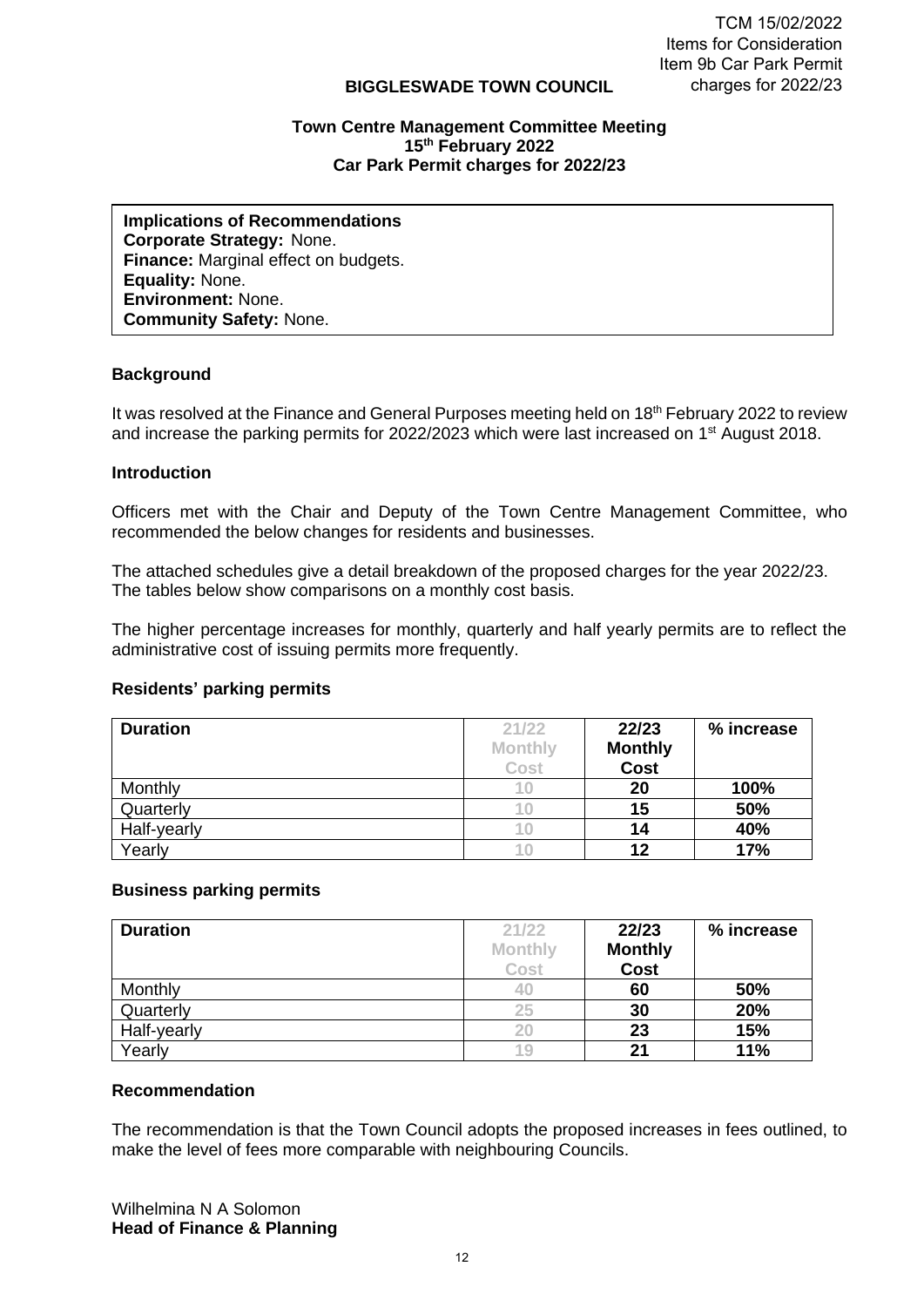

## **BIGGLESWADE TOWN COUNCIL**

## **PARKING PERMITS**

# **FEES TO TAKE EFFECT FROM 1 APRIL 2022**

| <b>RESIDENT PARKING</b> | 2021/2022 | 2022/2023 |
|-------------------------|-----------|-----------|
| <b>Monthly Permit</b>   | £10.00    | £20.00    |
| <b>Quarterly Permit</b> | £30.00    | £45.00    |
| <b>Biannual Permit</b>  | £60.00    | £84.00    |
| <b>Annual Permit</b>    | £120,00   | £140.00   |

| <b>BUSINESS PARKING</b> | 2021/2022 | 2022/2023 |
|-------------------------|-----------|-----------|
| <b>Monthly Permit</b>   | £40.00    | £60.00    |
| <b>Quarterly Permit</b> | £75.00    | £90.00    |
| <b>Biannual Permit</b>  | £112.50   | £138.00   |
| <b>Annual Permit</b>    | £225.00   | £250,00   |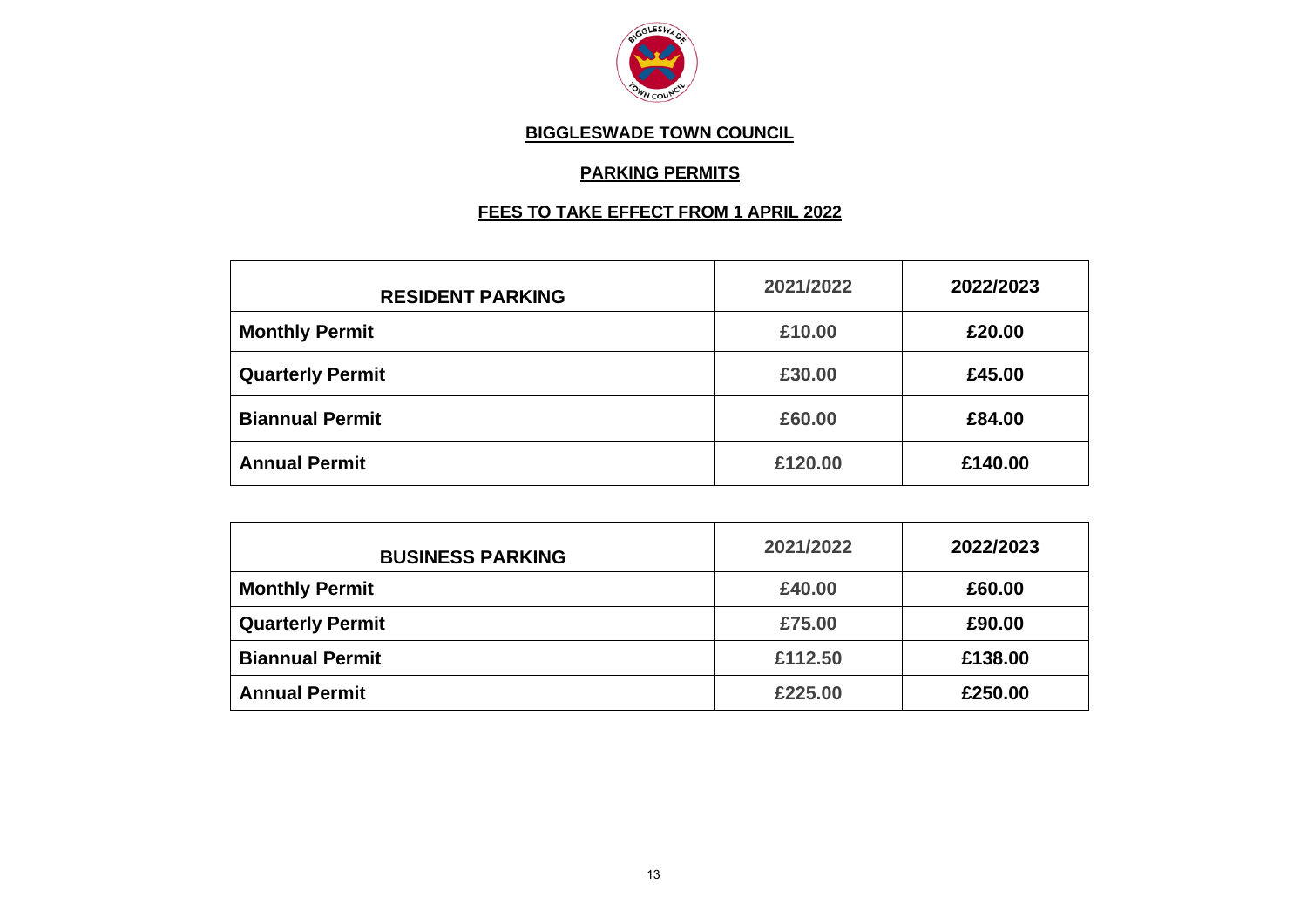

# **FLAG FLYING POLICY**

Flags are traditionally flown by the Town Council for a variety of reasons: to show allegiance, support, or respect or to celebrate. The Town Council is fully inclusive and will always be sensitive to the views of all sectors of its community and will never use flags for political purposes.

Although it is encouraged by the Department for Culture, Media and Sport to fly the Union Flag every day, the Town Council will as far as is appropriate follow national guidance and will maintain the flexibility of flying the Union Flag daily.

The following flags will be flown on the dates indicated at the Council's main administrative buildings - the Civic Centre, the Community Centre and the War Memorial.

## **The Union Flag**

The Union Flag, must, in accordance with guidance from the Department for Culture, Media and Sport, fly on the following dates:

- 9 January Birthday of the Duchess of Cambridge
- 20 January Birthday of the Countess of Wessex
- 6 February Her Majesty's Accession
- 19 February Birthday of the Duke of York
- 8 March (2nd Monday) Commonwealth Day
- 10 March Birthday of the Earl of Wessex
- 21 April Birthday of Her Majesty the Queen
- 23 April St George's Day
- 2 June Coronation Day
- 10 June Birthday of the Duke of Edinburgh
- 12 June (date varies) Official Celebration of Her Majesty's Birthday
- 21 June Birthday of the Duke of Cambridge
- 17 July Birthday of the Duchess of Cornwall
- 15 August Birthday of the Princess Royal
- 14 November (2nd Sunday) Remembrance Sunday
- 14 November Birthday of the Prince of Wales
- 20 November Her Majesty's Wedding Day

The Town Clerk, in consultation with the Mayor, has discretion to fly the Union flag at other times:

- To celebrate and support sporting events of significance.
- In recognition of a royal visit in consultation with the Lord Lieutenant.
- In recognition of a formal visit by another significant dignitary
- A special significant event or success in the Town.
- Formal Town Council Civic occasions.

## **The Union Flag is flown at half-mast:**

• On the death/funeral of the Sovereign, another member of the Royal Family, the Prime Minister or other dignitary - as advised by the Department of Culture, Media and Sport;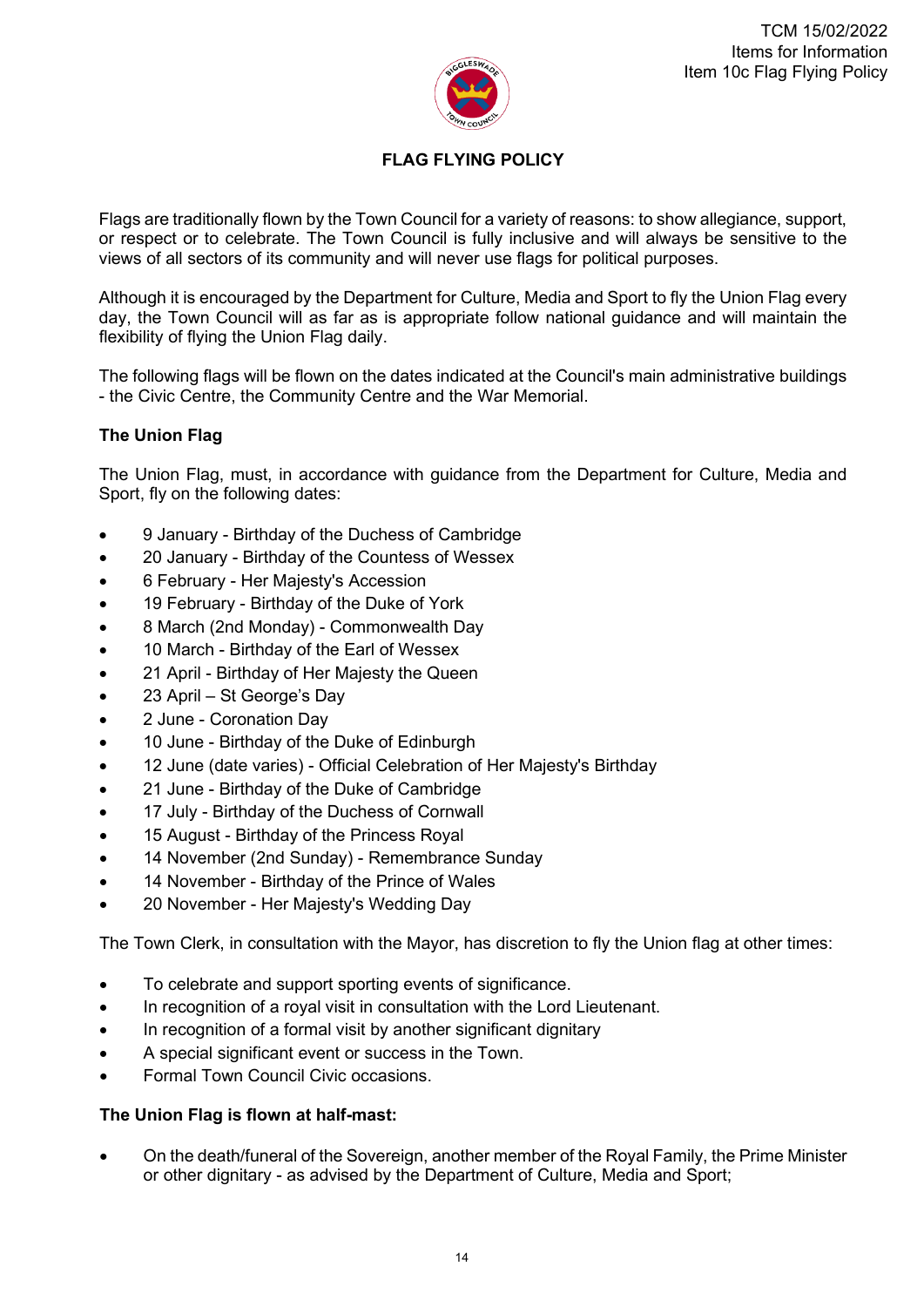- On the death/funeral of a serving Officer in the Armed Forces from the Town;
- On Holocaust Day in January;
- On the death/funeral of a serving Town Councillor, local Unitary councillor, or local Member of Parliament;
- At the discretion of the Mayor, to commemorate local civic and community dignitaries who have recently passed away.

## **Other Flags**

- The Armed Forces Day Flag on and before Armed Forces in accordance with advice from the Chief of the Defence Staff. Date varies but is usually the last week in June.
- The UK Merchant Navy Red Ensign on Merchant Navy Day of 3 September.
- The County Flag of Bedfordshire could also be flown at the Mayor's discretion.
- The Flag of Erlensee (Germany) which is twinned with Biggleswade could be flown at the Mayor's discretion on the anniversary of the Twinning agreement on 30 April.
- If, in the future, the Council choose to adopt a Town Flag, it could be flown for civic occasions in the Town or to celebrate local events at the discretion of the Mayor.
- A Town Flag would also be flown at half-mast on the death/funeral of a serving local Councillor, serving local Member of Parliament or serving Central Bedfordshire Councillor representing the Town, or at the Mayor's discretion the death of another town dignitary.
- On St George's Day, 23rd April, the Flag of St George may be flown. Under the flag flying guidance, on St George's Day the Cross of St George may be flown from UK Government buildings in England with two or more flag poles. At the Mayor's discretion, the Flag of St George may be flown to celebrate or to support sporting events of significance of an England Team.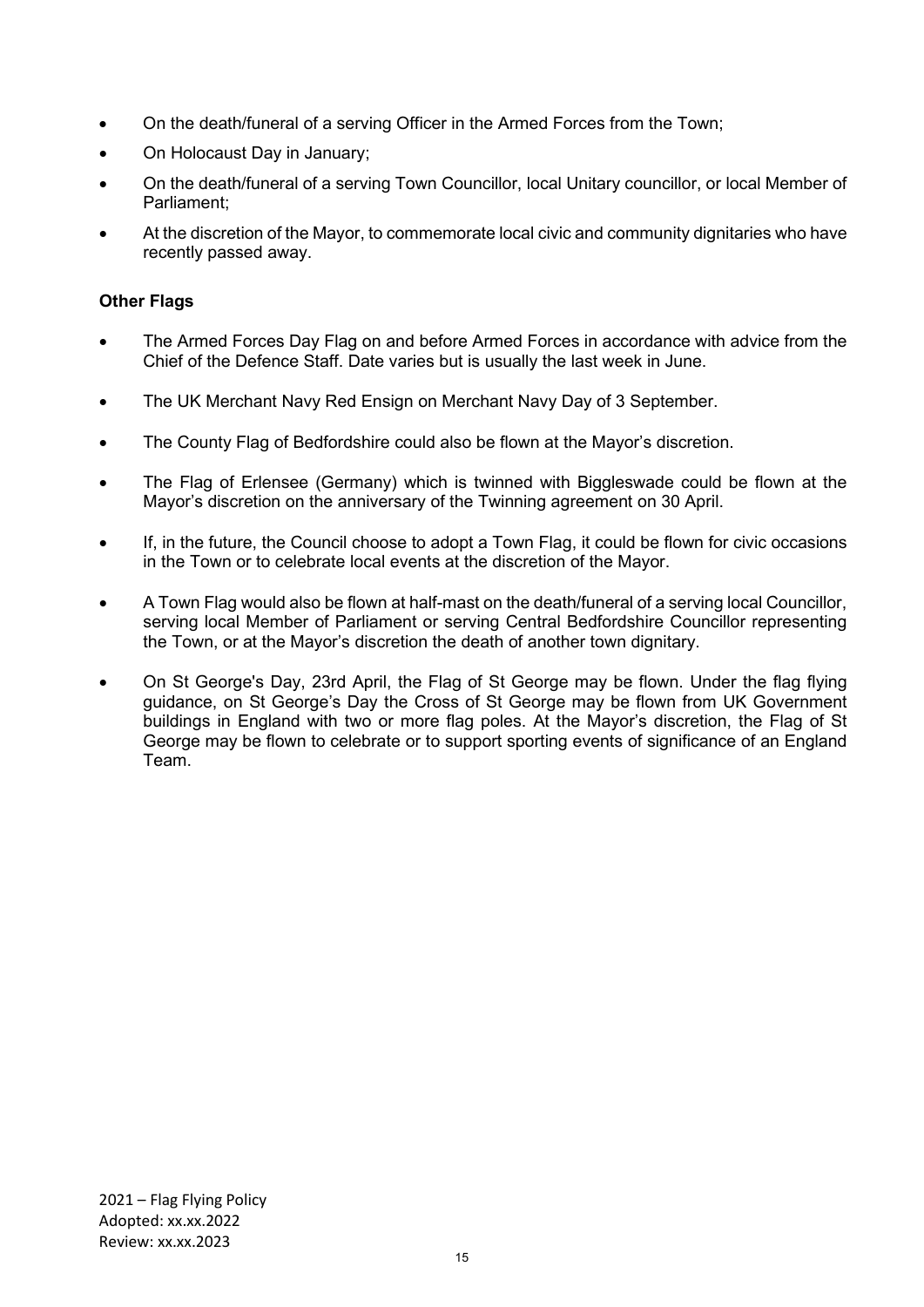## **How should the Union Flag be flown?**

The Union Flag will be flown every day on the advice of The Department for Digital, Culture, Media & Sport.

The correct way up for the Union Flag when flying is with the broader diagonal white stripe at the top left-hand side of the flag nearest the flagpole:





The Union Flag must always be flown in a 'superior' position:

- On the highest flagpole;
- On the centre flagpole where there is an odd number of poles of the same height; or
- On the left centre flagpole viewed from the front of the building, where there is an even number of the same height.